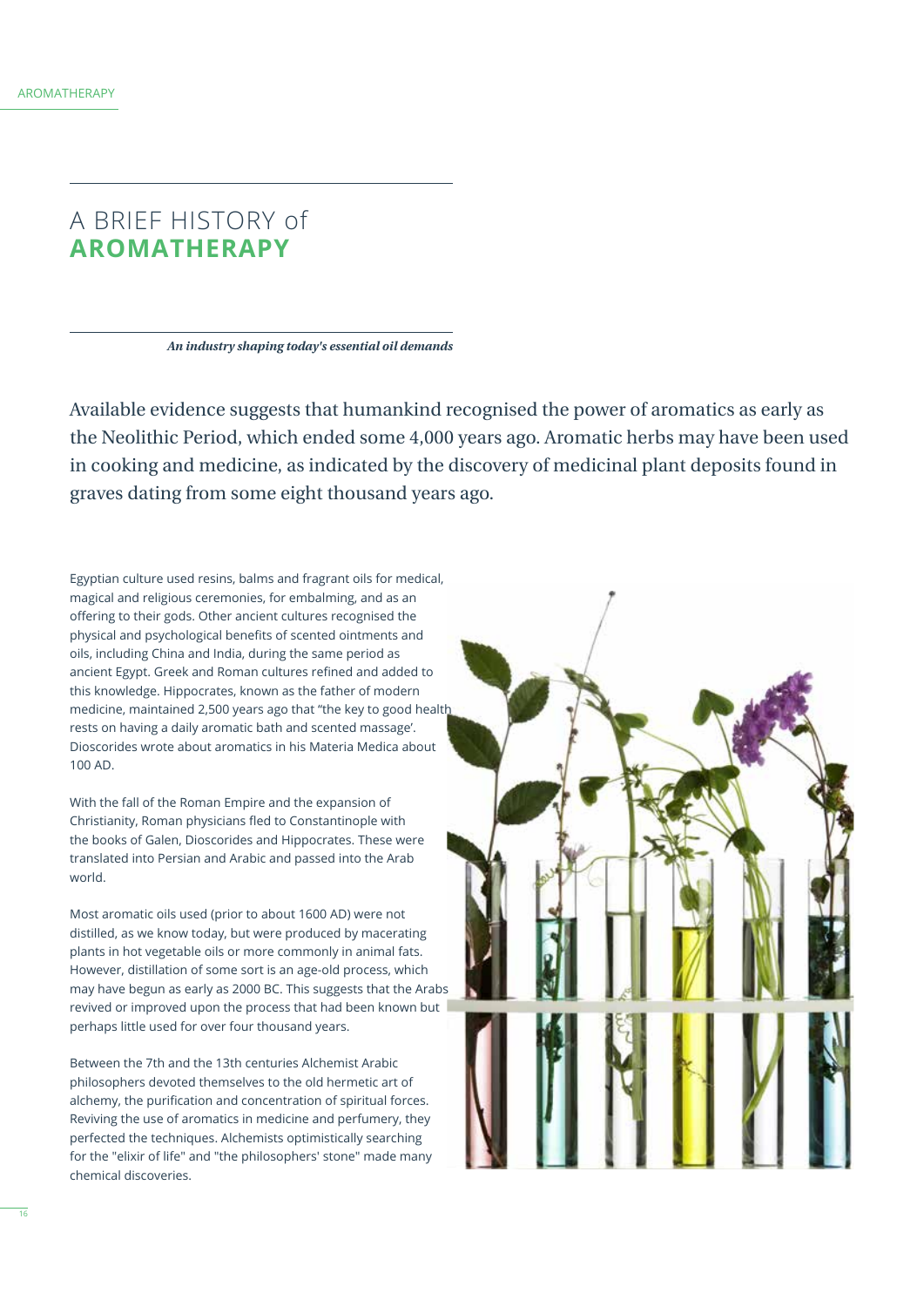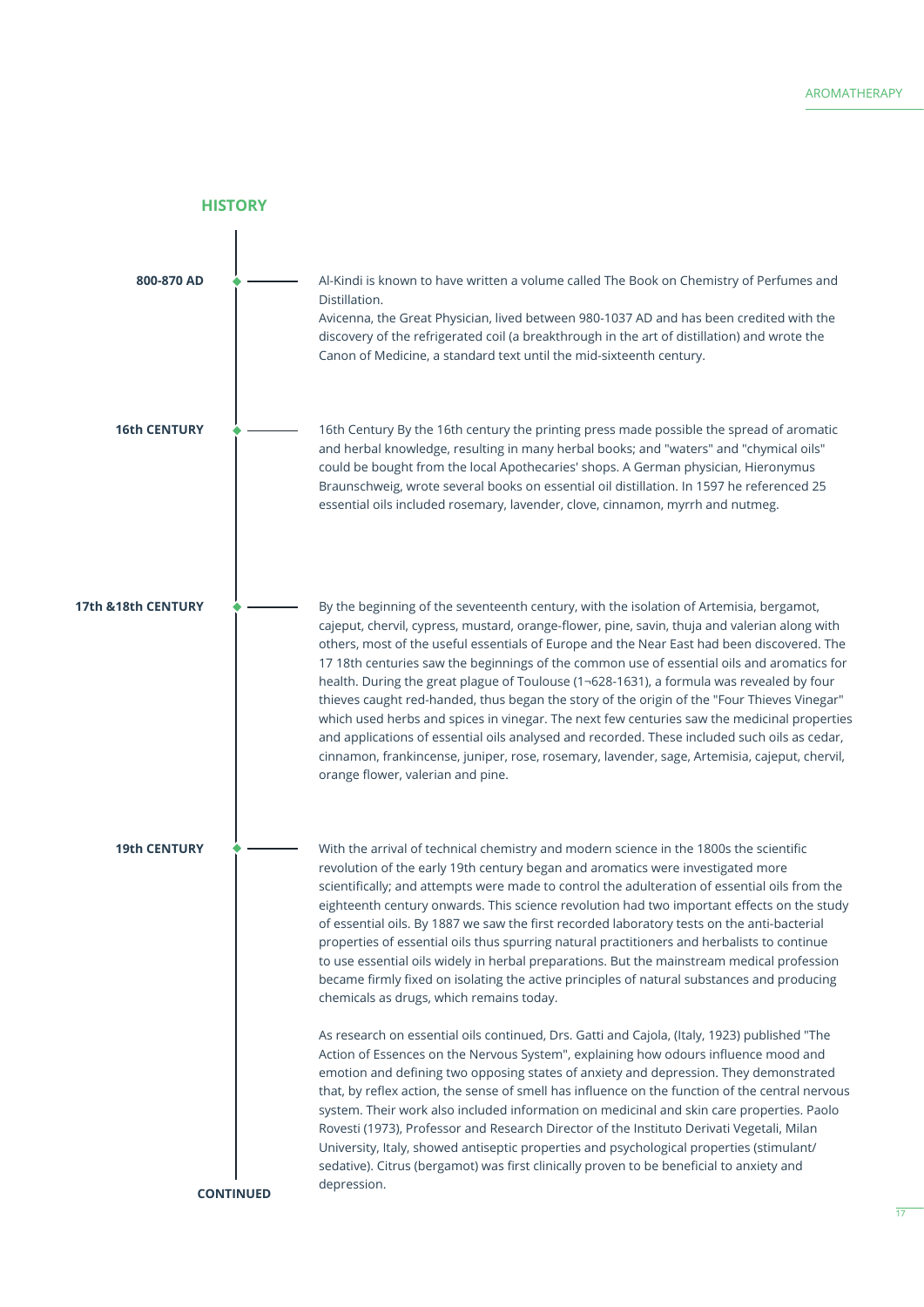**PEOPLE IN HISTORY**

**1920's**

#### **RENE M. GATTEFOSSE**

In 1928, the French perfumer and cosmetic chemist Rene M. Gattefosse, was researching the cosmetic uses of essential oils. He was badly burnt in an explosion and he began to use lavender when the wound was not healing; he was surprised when the skin healed at a phenomenal rate with no sign of infection or scar. He published a his book Aromatherapie showing the use of essential oils as antiseptic, antibacterial skincare and coined the term "Aromatherapy". In an article, he said: "The French cosmetic chemists are concerned that the natural complexes should be utilized as complete building units in the instance without being broken up. Dermatological therapy would, thus, develop into "Aromatherapy" or a therapy employing aromatics in a sphere of research opening enormous vistas to those who have started exploring it". (i)

### **1940's - 1970's**

# **JEAN VALNET**

Jean Valnet, a French doctor and researcher/scientist, had a background in using herbs therapeutically and began using essential oils for treating patients during his time in French colonial Vietnam. He realised the potential of essential oils as part of treatment for specifc medical and psychiatric disorders and by 1954, had established doses; the results were published in the book Practice of Aromatherapy (1964). This became our frst materia aromatica of recent times and was a consolidation and expansion of the therapeutic applications of essential oils. He not only integrated essential oils as treatment into herbal medicine again, but also brought essential oils full circle back to the way they were originally used during the Renaissance. Considered the father of modern essential oil medicine, his students include Belaiche, Lapraz, Duraffourd, Penoel, and Mailhebiau. They have continued to develop his approach from the 1960s to the present day.

#### **MARGUERITE MAURY**

Marguerite Maury, a nurse, surgical assistant with an interest in biochemistry, explored the therapeutic use of oils in the 1940s and wrote The Secret of Life and Youth. She combined essential oils and massage producing a medico cosmetic therapy based on massage. She conceived the notion for the "individual prescription" (or IP), which is a blend to operate on physical/ psychological/ spiritual levels, to normalise the unbalanced functions of the whole person. In describing the efect of essential oils on the psyche, she said: "But of the greatest interest is the efect of fragrance on the psychic and mental state of the individual. Powers of perception become clearer and more acute and there is a feeling of having, to a certain extent, outstripped events. They are seen more objectively and therefore in truer perspective." (ii)

Maury is responsible for the type of non-medical aromatherapy that developed in England in the 1950s. Madeline Arcier carried on Maury's work, operating a clinic and school in London. Danielle Ryman, a student, is responsible for the reprinting of Maury's book. Robert Tisserand, a massage therapist from the UK, infuenced by both Valnet and Maury wrote the very frst aromatherapy book in English in 1977 entitled, 'The Art of Aromatherapy'. This book became the inspiration and reference for virtually every future author on the subject for almost two decades. This holistic approach is the foundation of what is globally generally called 'aromatherapy'.

 *(i) Tisserand, Art of Aromatherapy*

 *(ii) M. Maury, Secret of Life and Youth: A Modern Alchemy, or Marguerite Maury's Guide to Aromatherapy, C.W. Daniel Co. 1989.*